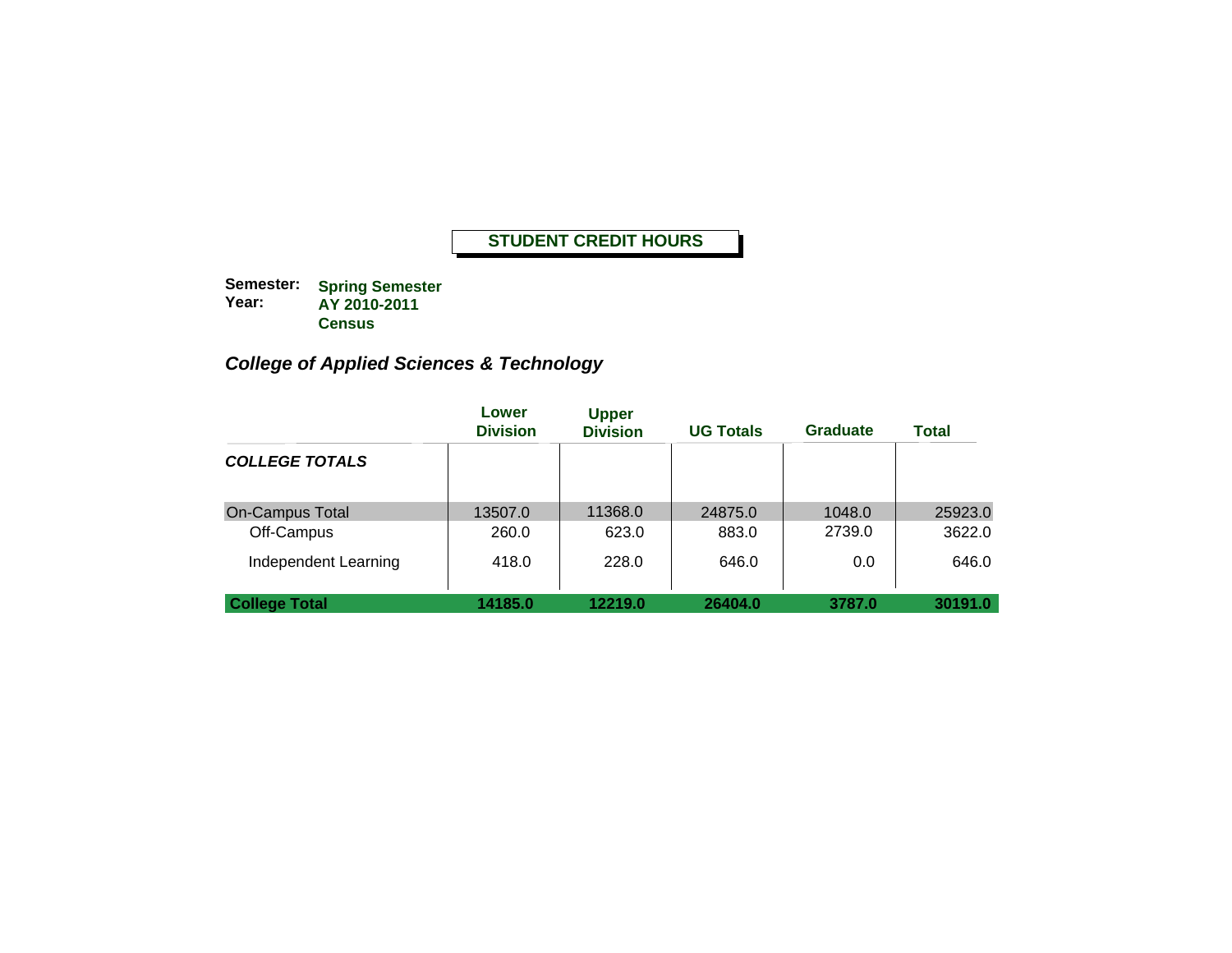**Semester: Year: Spring Semester AY 2010-2011 Census**

# *College of Architecture & Planning*

|                        | Lower<br><b>Division</b> | <b>Upper</b><br><b>Division</b> | <b>UG Totals</b> | <b>Graduate</b> | <b>Total</b> |
|------------------------|--------------------------|---------------------------------|------------------|-----------------|--------------|
| <b>COLLEGE TOTALS</b>  |                          |                                 |                  |                 |              |
| <b>On-Campus Total</b> | 2837.0                   | 2758.0                          | 5595.0           | 1650.0          | 7245.0       |
| Off-Campus             | 3.0                      | 137.0                           | 140.0            | 180.0           | 320.0        |
| Independent Learning   | 0.0                      | 0.0                             | 0.0              | 0.0             | 0.0          |
| <b>College Total</b>   | 2840.0                   | 2895.0                          | 5735.0           | 1830.0          | 7565.0       |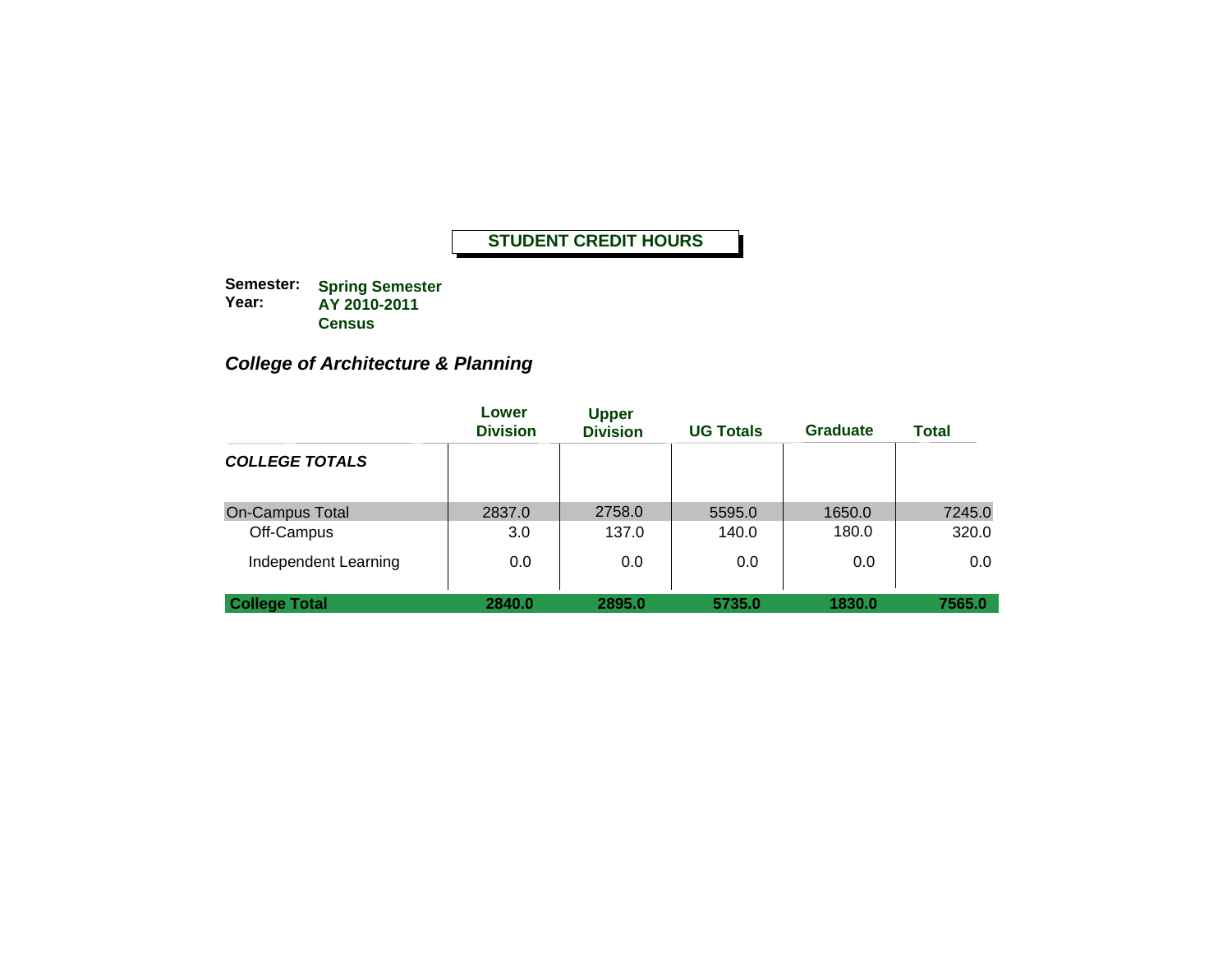**Semester: Year: Spring Semester AY 2010-2011 Census**

# *College of Business*

|                        | Lower<br><b>Division</b> | <b>Upper</b><br><b>Division</b> | <b>UG Totals</b> | <b>Graduate</b> | Total   |
|------------------------|--------------------------|---------------------------------|------------------|-----------------|---------|
| <b>COLLEGE TOTALS</b>  |                          |                                 |                  |                 |         |
| <b>On-Campus Total</b> | 14928.0                  | 11284.0                         | 26212.0          | 930.0           | 27142.0 |
| Off-Campus             | 4464.0                   | 870.0                           | 5334.0           | 1038.0          | 6372.0  |
| Independent Learning   | 720.0                    | 75.0                            | 795.0            | 0.0             | 795.0   |
| <b>College Total</b>   | 20112.0                  | 12229.0                         | 32341.0          | 1968.0          | 34309.0 |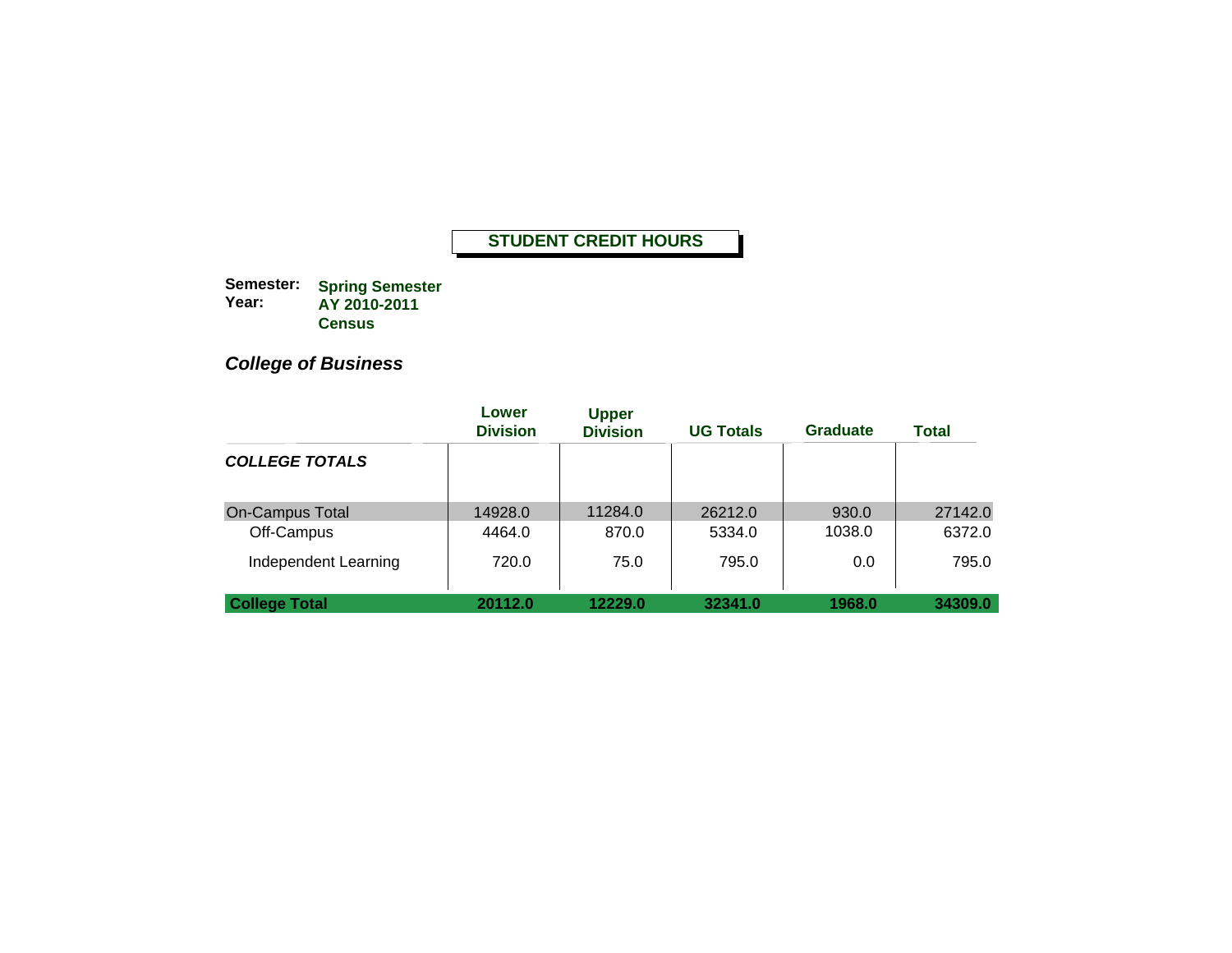**Semester: Year: Spring Semester AY 2010-2011 Census**

# *College of Communication, Information, & Media*

|                        | Lower<br><b>Division</b> | <b>Upper</b><br><b>Division</b> | <b>UG Totals</b> | <b>Graduate</b> | <b>Total</b> |
|------------------------|--------------------------|---------------------------------|------------------|-----------------|--------------|
| <b>COLLEGE TOTALS</b>  |                          |                                 |                  |                 |              |
| <b>On-Campus Total</b> | 10283.0                  | 7059.5                          | 17342.5          | 1469.0          | 18811.5      |
| Off-Campus             | 324.0                    | 159.0                           | 483.0            | 241.0           | 724.0        |
| Independent Learning   | 123.0                    | 9.0                             | 132.0            | 0.0             | 132.0        |
| <b>College Total</b>   | 10730.0                  | 7227.5                          | 17957.5          | 1710.0          | 19667.5      |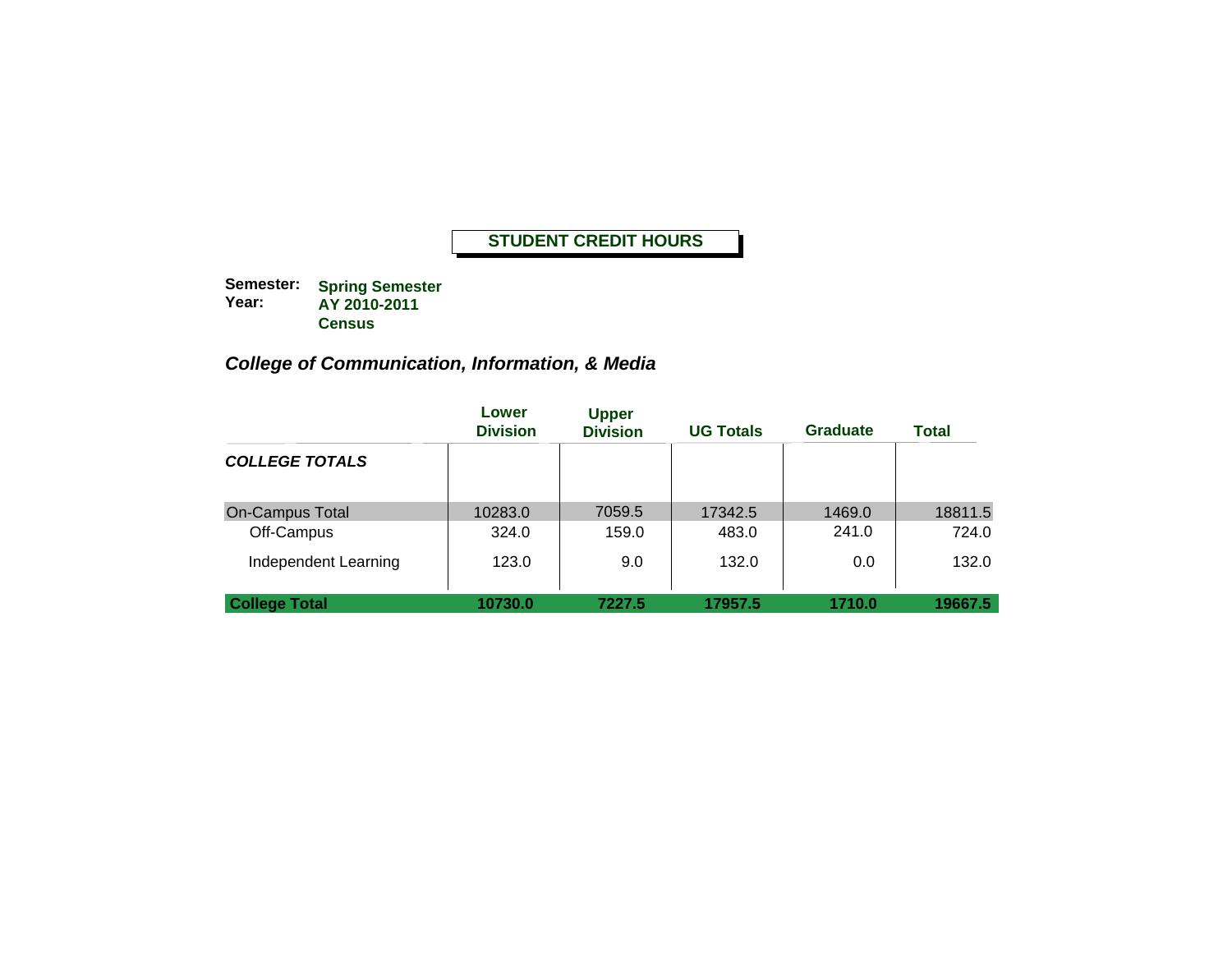**Semester: Year: Spring Semester AY 2010-2011 Census**

*College of Fine Arts*

|                        | Lower<br><b>Division</b> | <b>Upper</b><br><b>Division</b> | <b>UG Totals</b> | <b>Graduate</b> | <b>Total</b> |
|------------------------|--------------------------|---------------------------------|------------------|-----------------|--------------|
| <b>COLLEGE TOTALS</b>  |                          |                                 |                  |                 |              |
| <b>On-Campus Total</b> | 14356.0                  | 5505.5                          | 19861.5          | 850.0           | 20711.5      |
| Off-Campus             | 621.0                    | 0.0                             | 621.0            | 0.0             | 621.0        |
| Independent Learning   | 339.0                    | 0.0                             | 339.0            | 0.0             | 339.0        |
| <b>College Total</b>   | 15316.0                  | 5505.5                          | 20821.5          | 850.0           | 21671.5      |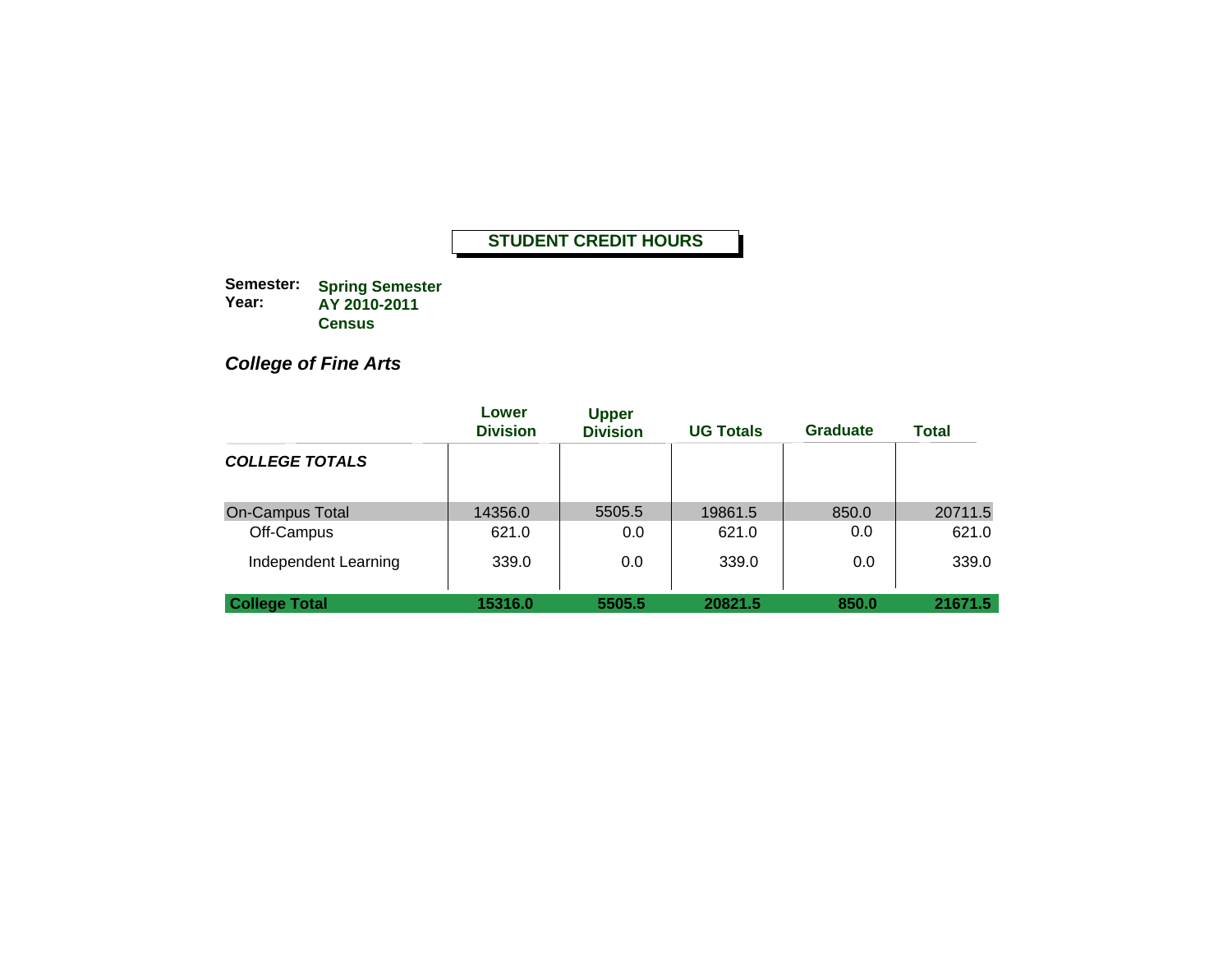**Semester: Year: Spring Semester AY 2010-2011 Census**

# *College of Sciences and Humanities*

|                        | Lower<br><b>Division</b> | <b>Upper</b><br><b>Division</b> | <b>UG Totals</b> | <b>Graduate</b> | <b>Total</b> |
|------------------------|--------------------------|---------------------------------|------------------|-----------------|--------------|
| <b>COLLEGE TOTALS</b>  |                          |                                 |                  |                 |              |
| <b>On-Campus Total</b> | 90897.5                  | 24225.0                         | 115122.5         | 5028.0          | 120150.5     |
| Off-Campus             | 8673.0                   | 1530.0                          | 10203.0          | 231.0           | 10434.0      |
| Independent Learning   | 3282.0                   | 669.0                           | 3951.0           | 0.0             | 3951.0       |
| <b>College Total</b>   | 102852.5                 | 26424.0                         | 129276.5         | 5259.0          | 134535.5     |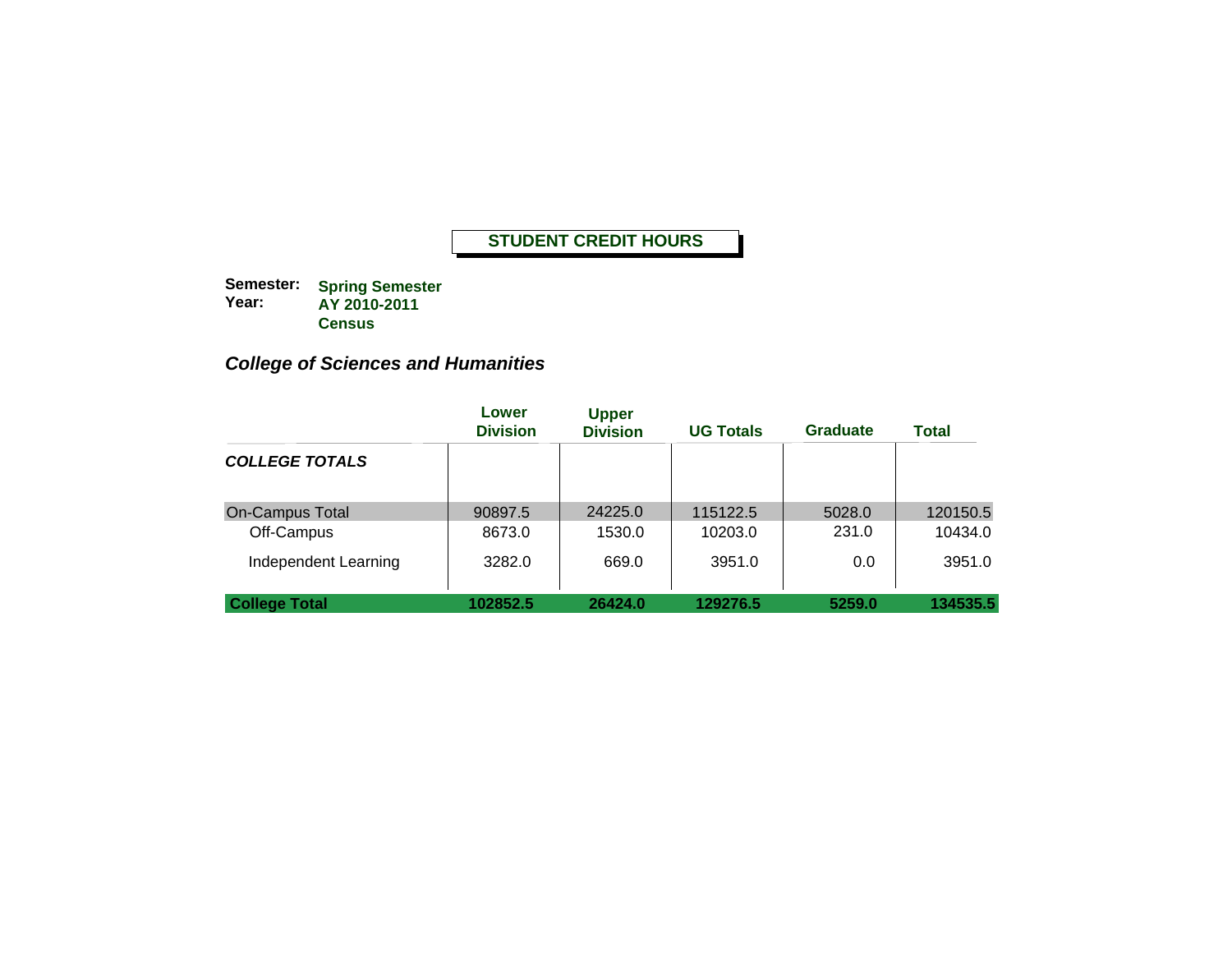**Semester: Year: Spring Semester AY 2010-2011 Census**

*Interdepartmental*

|                        | Lower<br><b>Division</b> | <b>Upper</b><br><b>Division</b> | <b>UG Totals</b> | <b>Graduate</b> | <b>Total</b> |
|------------------------|--------------------------|---------------------------------|------------------|-----------------|--------------|
| <b>COLLEGE TOTALS</b>  |                          |                                 |                  |                 |              |
| <b>On-Campus Total</b> | 319.0                    | 324.0                           | 643.0            | 21.0            | 664.0        |
| Off-Campus             | 0.0                      | 26.0                            | 26.0             | 0.0             | 26.0         |
| Independent Learning   | 0.0                      | 0.0                             | 0.0              | 0.0             | 0.0          |
| <b>College Total</b>   | 319.0                    | 350.0                           | 669.0            | 21.0            | 690.0        |